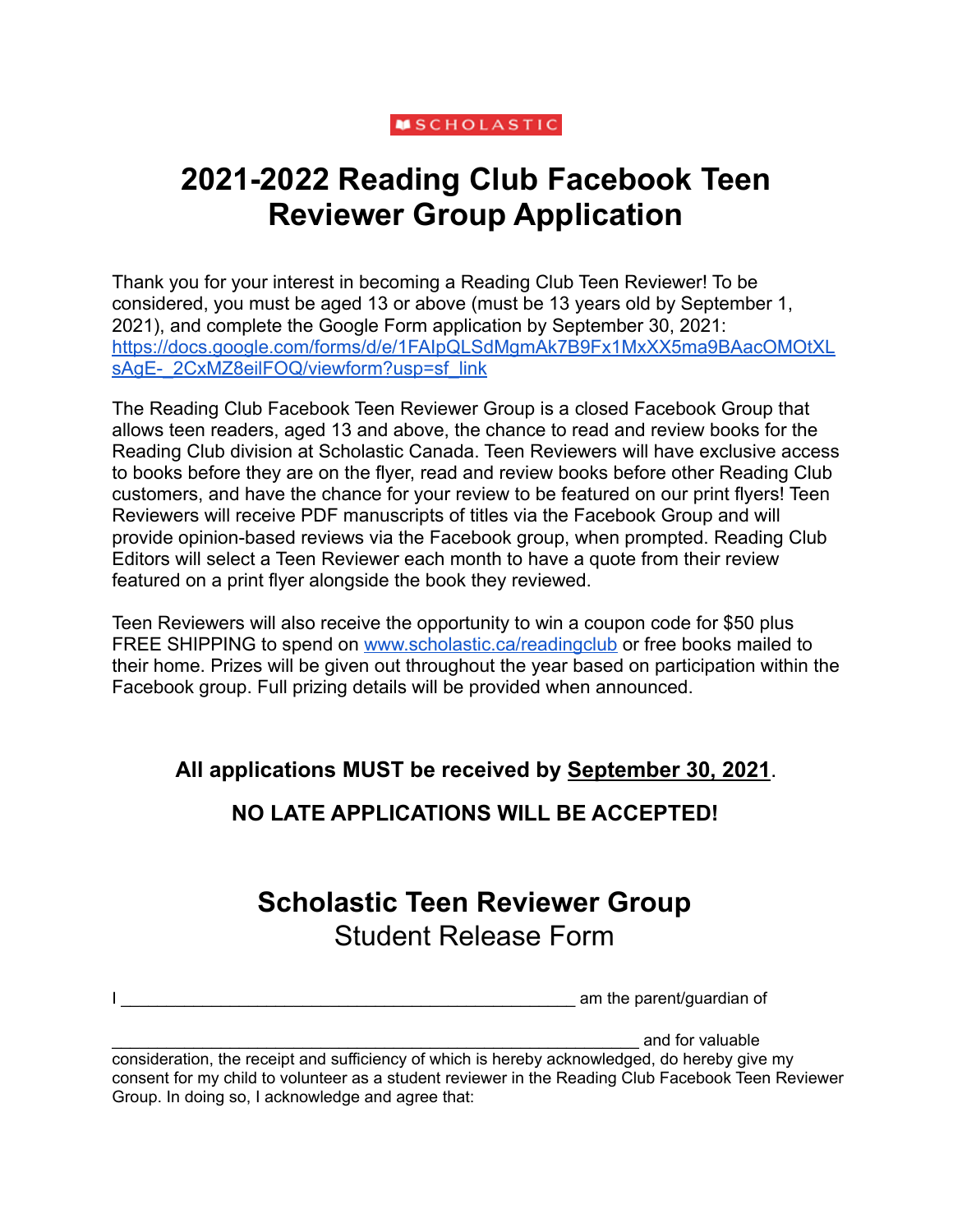- I. While Scholastic Inc. ("Scholastic") will not financially compensate or reward my child for their service as a participant in the Reading Club Facebook Teen Reviewer Group. I understand that my child will gain valuable reading and writing skills by working with Scholastic editors.
- II. I understand that my child's participation in the Reading Club Facebook Teen Reviewer Group will entail reading books and submitting personal-opinion reviews throughout the school year (September through June).
- III. I understand that my child will be reading and writing book reviews of books offered by Scholastic Canada Reading Club. I understand and agree that all book reviews will be deemed the exclusive property of Scholastic. I and my child hereby assigns and transfers to Scholastic any and all rights, including without limitation copyright, in the reviews.
- IV. I understand that there is a possibility that if selected, my child will have the opportunity to be featured on the Reading Club flyers. Without limiting anything contained herein, Scholastic may share any reviews and/or quotes, in whole or in part, created by my child on these flyers and in any and all other materials, in any and all media and formats now known or hereafter developed, without further notice or compensation. .
- V. My child may be allowed to communicate with Scholastic directly via Facebook, email and/or phone (voice and text)..
- VI. I understand that Scholastic is not responsible for any child's behaviour on the Reading Club Facebook Teen Reviewer Group and that if my child breaks the Reading Club Facebook Teen Reviewer Group Guidelines (attached hereto as Exhibit A, and which I have read and acknowledge), I understand that my child's membership in the Reading Club Facebook Teen Reviewer Group may be terminated.

**\_\_\_\_\_\_\_\_\_\_\_\_\_\_\_\_\_\_\_\_\_\_\_\_\_\_\_\_\_\_\_\_\_\_\_\_\_\_\_\_\_\_\_\_\_\_\_\_\_\_\_\_\_\_\_\_\_\_\_\_\_**

**\_\_\_\_\_\_\_\_\_\_\_\_\_\_\_\_\_\_\_\_\_\_\_\_\_\_\_\_\_\_\_\_\_\_\_\_\_\_\_\_\_\_\_\_\_\_\_\_\_\_\_\_\_\_\_\_\_\_\_\_\_**

**\_\_\_\_\_\_\_\_\_\_\_\_\_\_\_\_\_\_\_\_\_\_\_\_\_\_\_\_\_\_\_\_\_\_\_\_\_\_\_\_\_\_\_\_\_\_\_\_\_\_\_\_\_\_\_\_\_\_\_\_\_**

**\_\_\_\_\_\_\_\_\_\_\_\_\_\_\_\_\_\_\_\_\_\_\_\_\_\_\_\_\_\_\_\_\_\_\_\_\_\_\_\_\_\_\_\_\_\_\_\_\_\_\_\_\_\_\_\_\_\_\_\_\_**

**\_\_\_\_\_\_\_\_\_\_\_\_\_\_\_\_\_\_\_\_\_\_\_\_\_\_\_\_\_\_\_\_\_\_\_\_\_\_\_\_\_\_\_\_\_\_\_\_\_\_\_\_\_\_\_\_\_\_\_\_\_**

I have read the above and agree with and give my consent to what it says.

**Signature of parent or guardian Date**

**Print name**

**Address (Street, Town, Province, Postal Code)**

**Signature of child Date**

**Print name**